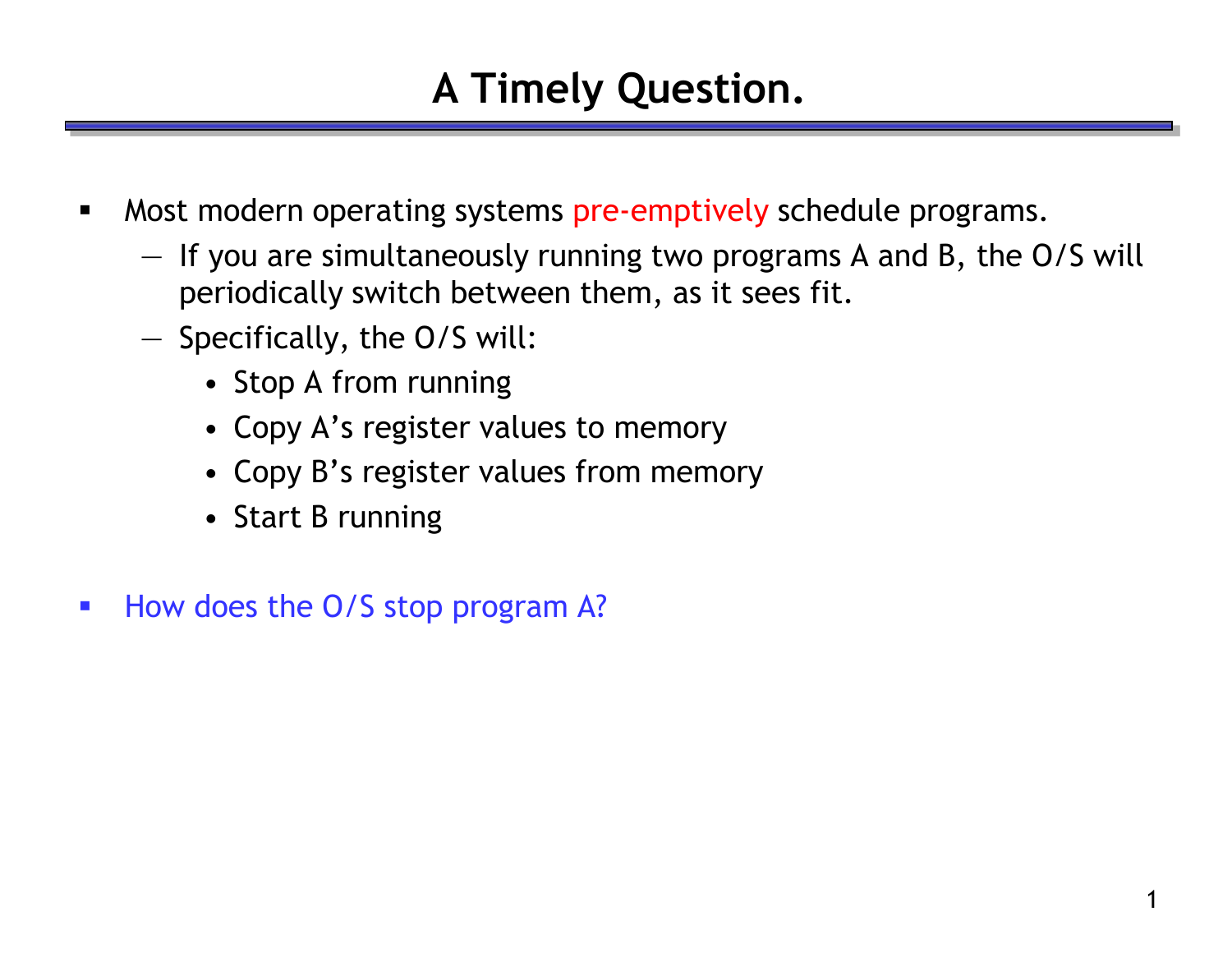## **I/O Programming, Interrupts, and Exceptions**

- Most I/O requests are made by applications or the operating system, and involve moving data between a peripheral device and main memory.
- **There are two main ways that programs communicate with devices.** 
	- Memory-mapped I/O
	- Isolated I/O
- **There are also several ways of managing data transfers between devices** and main memory.
	- Programmed I/O
	- Interrupt-driven I/O
	- Direct memory access
- Interrupt-driven I/O motivates a discussion about:
	- Interrupts
	- Exceptions
	- and how to program them…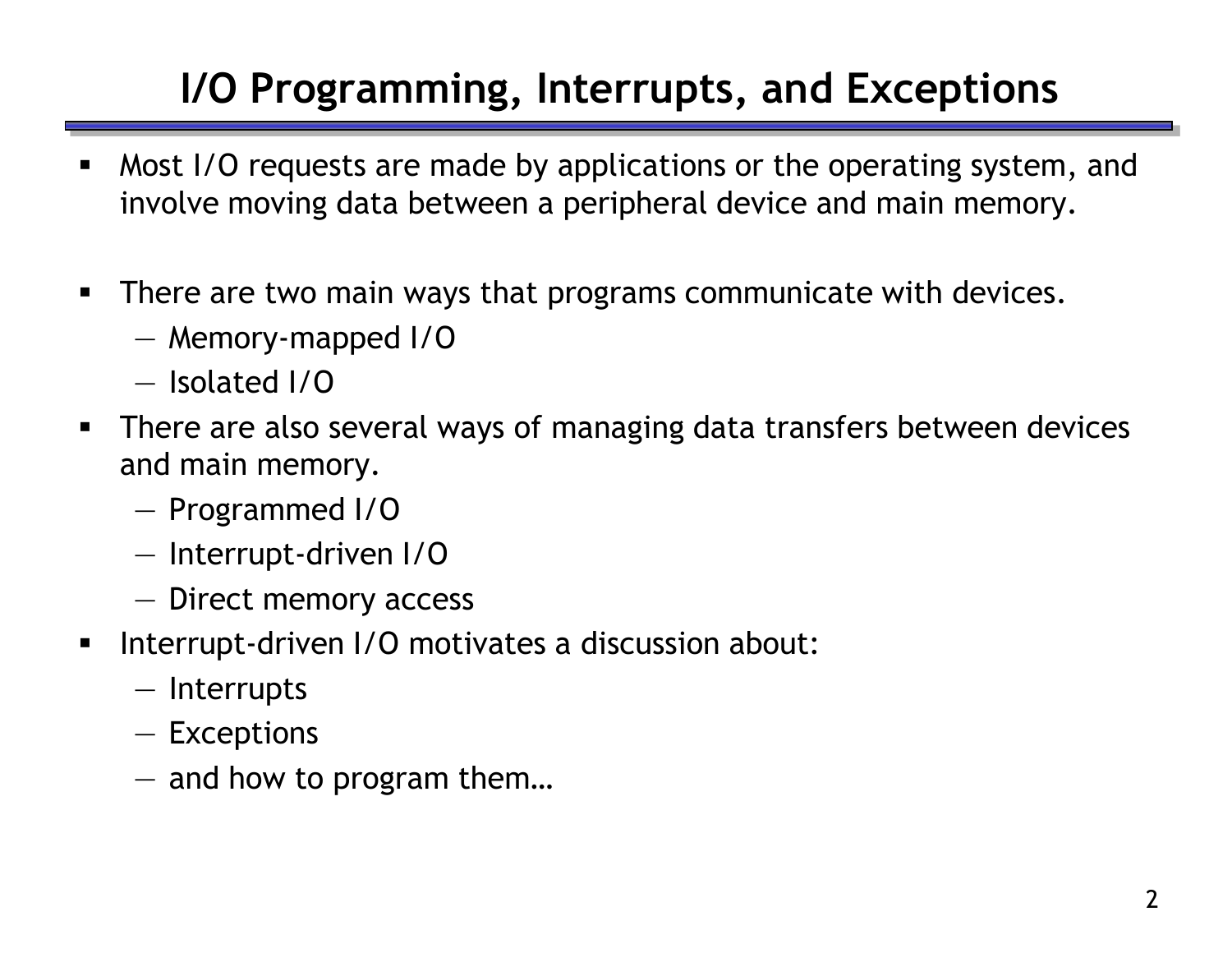#### **Communicating with devices**

- Most devices can be considered as memories, with an "address" for reading or writing.
- **Many instruction sets often make this** analogy explicit. To transfer data to or from a particular device, the CPU can access special addresses.
- Here you can see a video card can be accessed via addresses 3B0-3BB, 3C0- 3DF and A0000-BFFFF.
- **There are two ways these addresses** can be accessed.

| RADEON MOBILITY 7500 (Omega 2.4.07a) Properties                                                      |
|------------------------------------------------------------------------------------------------------|
| Resources<br>General<br>Driver                                                                       |
| RADEON MOBILITY 7500 (Omega 2.4.07a)                                                                 |
| Resource settings:                                                                                   |
| Resource type<br>Setting                                                                             |
| I/O Range<br>03B0 - 03BB<br>I/O Range<br>03C0 - 03DF<br><b>)</b> Memory Range<br>000A0000 - 000BFFFF |
| Setting based on:                                                                                    |
| $\vee$ Use automatic settings<br>Change Setting                                                      |
| Conflicting device list:                                                                             |
| No conflicts.                                                                                        |
| OK<br>Cancel                                                                                         |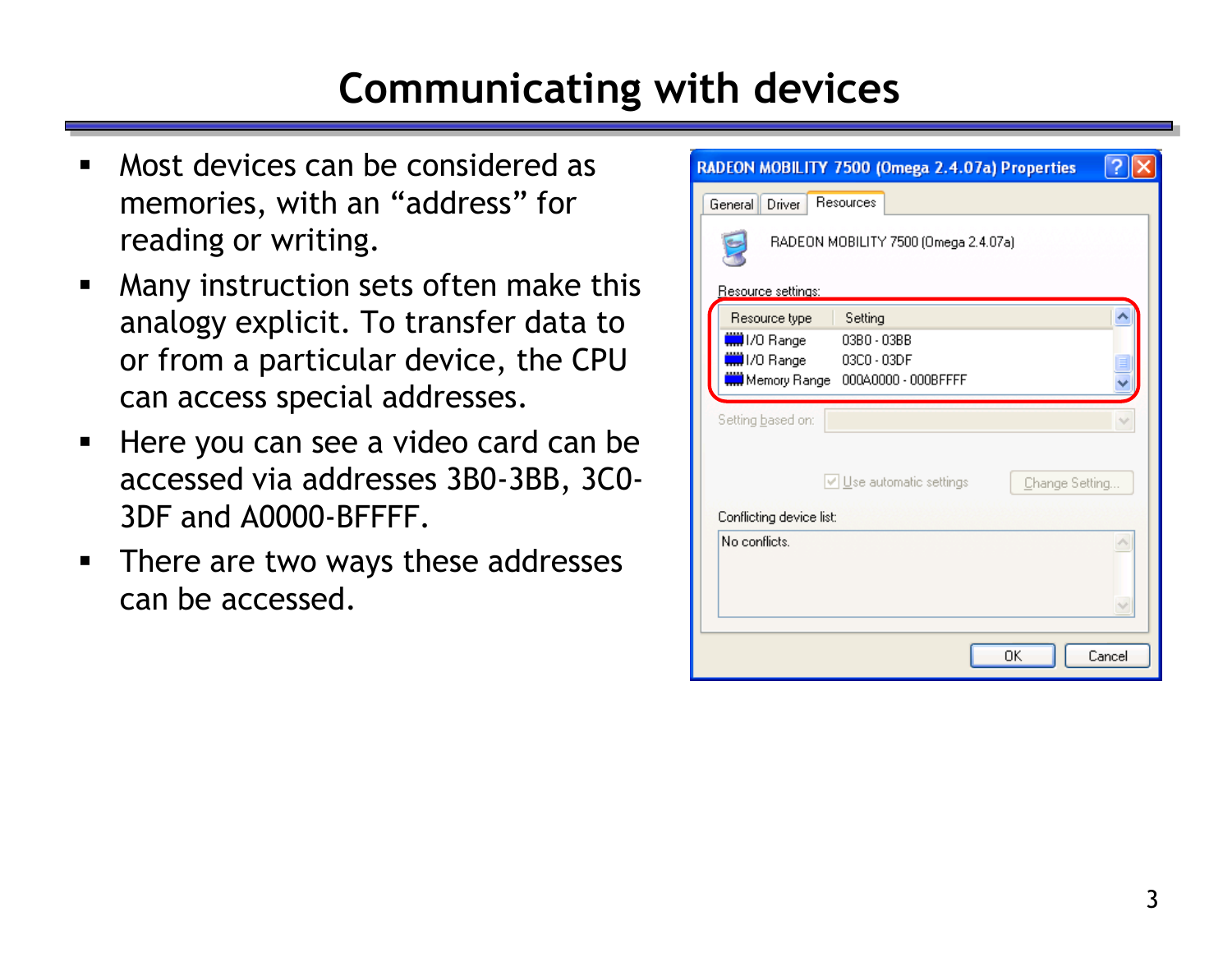## **Memory-mapped I/O**

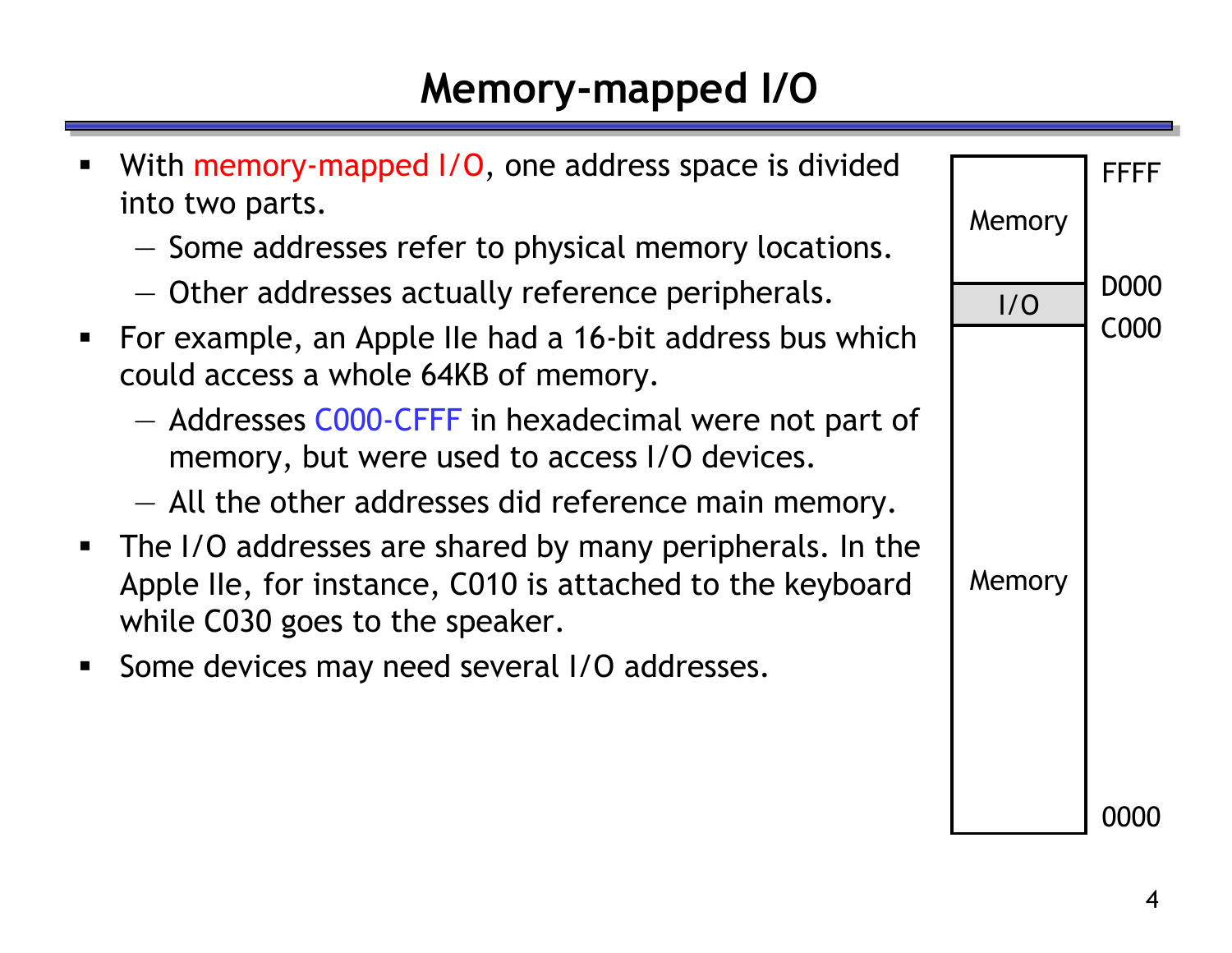## **Programming memory-mapped I/O**



- To send data to a device, the CPU writes to the appropriate I/O address. The address and data are then transmitted along the bus.
- **Each device has to monitor the address bus to see if it is the target.** 
	- The Apple IIe main memory ignores any transactions whose address begins with bits 1100 (addresses C000-CFFF).
	- The speaker only responds when C030 appears on the address bus.

![](_page_4_Picture_6.jpeg)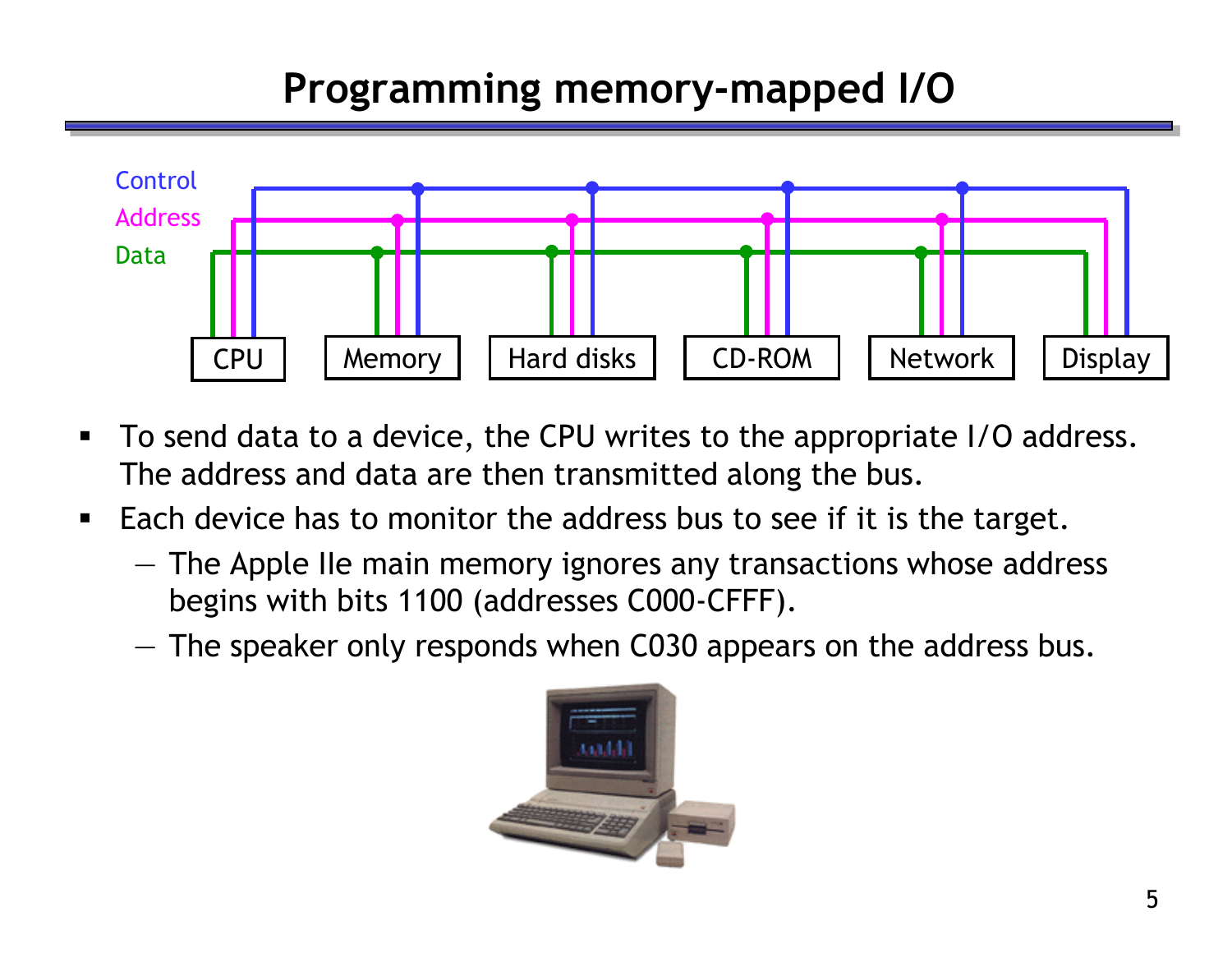# **Isolated I/O**

![](_page_5_Figure_1.jpeg)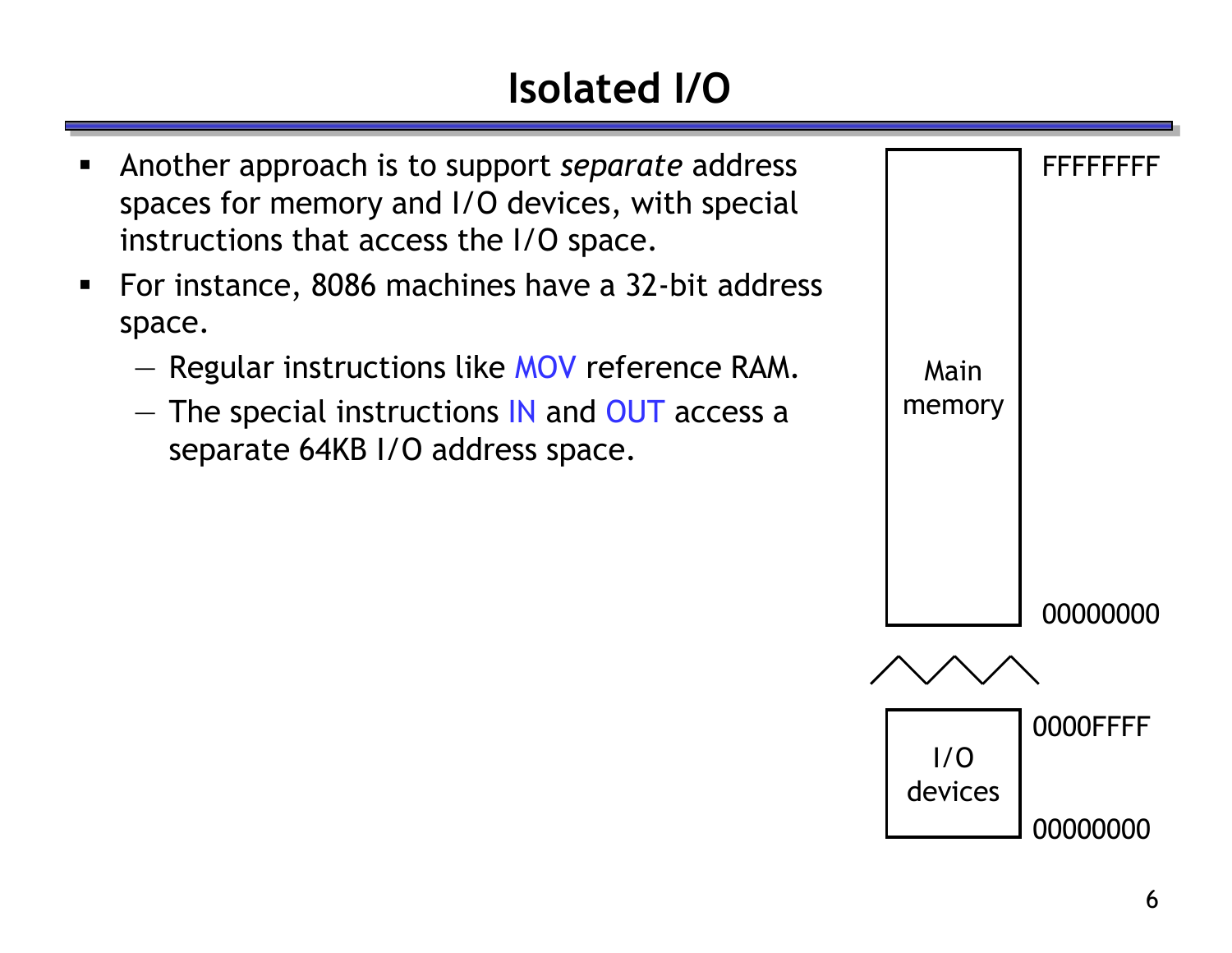## **Comparing memory-mapped and isolated I/O**

- Memory-mapped I/O with a single address space is nice because the same instructions that access memory can also access I/O devices.
	- For example, issuing MIPS sw instructions to the proper addresses can store data to an external device.
- With isolated I/O, special instructions are used to access devices.
	- This is less flexible for programming.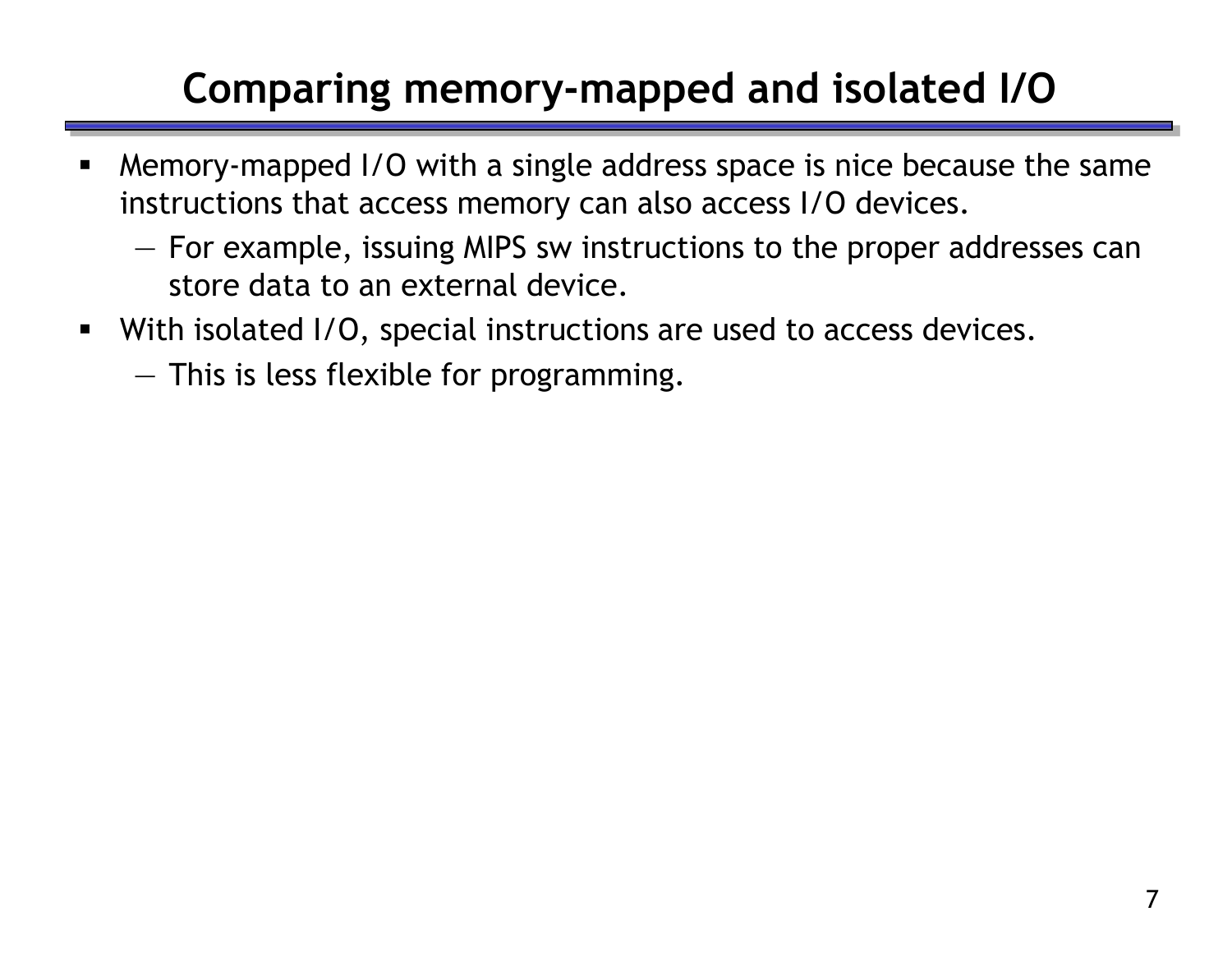## **Transferring data with programmed I/O**

- The second important question is how data is transferred between a device and memory.
- **Under programmed I/O, it's all up to a user** program or the operating system.
	- The CPU makes a request and then waits for the device to become ready (*e.g.*, to move the disk head).
	- Buses are only 32-64 bits wide, so the last few steps are repeated for large transfers.
- A lot of CPU time is needed for this!
	- If the device is slow the CPU might have to wait a long time—as we will see, most devices *are* slow compared to modern CPUs.
	- The CPU is also involved as a middleman for the actual data transfer.

(This CPU flowchart is based on one from *Computer Organization and Architecture* by William Stallings.)

![](_page_7_Figure_9.jpeg)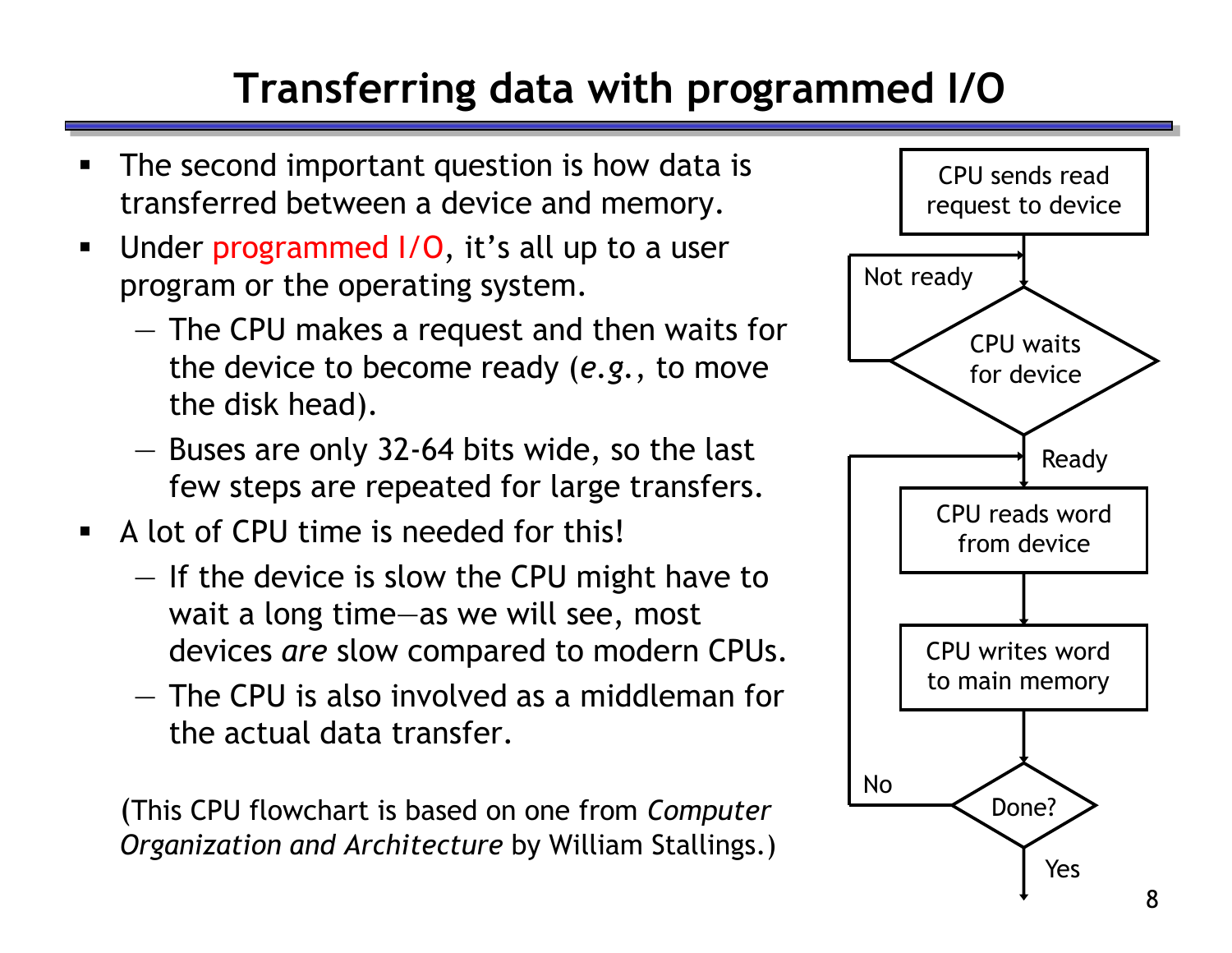## **Can you hear me now? Can you hear me now?**

- Continually checking to see if a device is ready is called polling.
- It's not a particularly efficient use of the CPU.
	- The CPU repeatedly asks the device if it's ready or not.
	- The processor has to ask often enough to ensure that it doesn't miss anything, which means it can't do much else while waiting.
- **An analogy is waiting for your car to be fixed.** 
	- You could call the mechanic every minute, but that takes up all your time.
	- A better idea is to wait for the mechanic to call *you*.

![](_page_8_Figure_8.jpeg)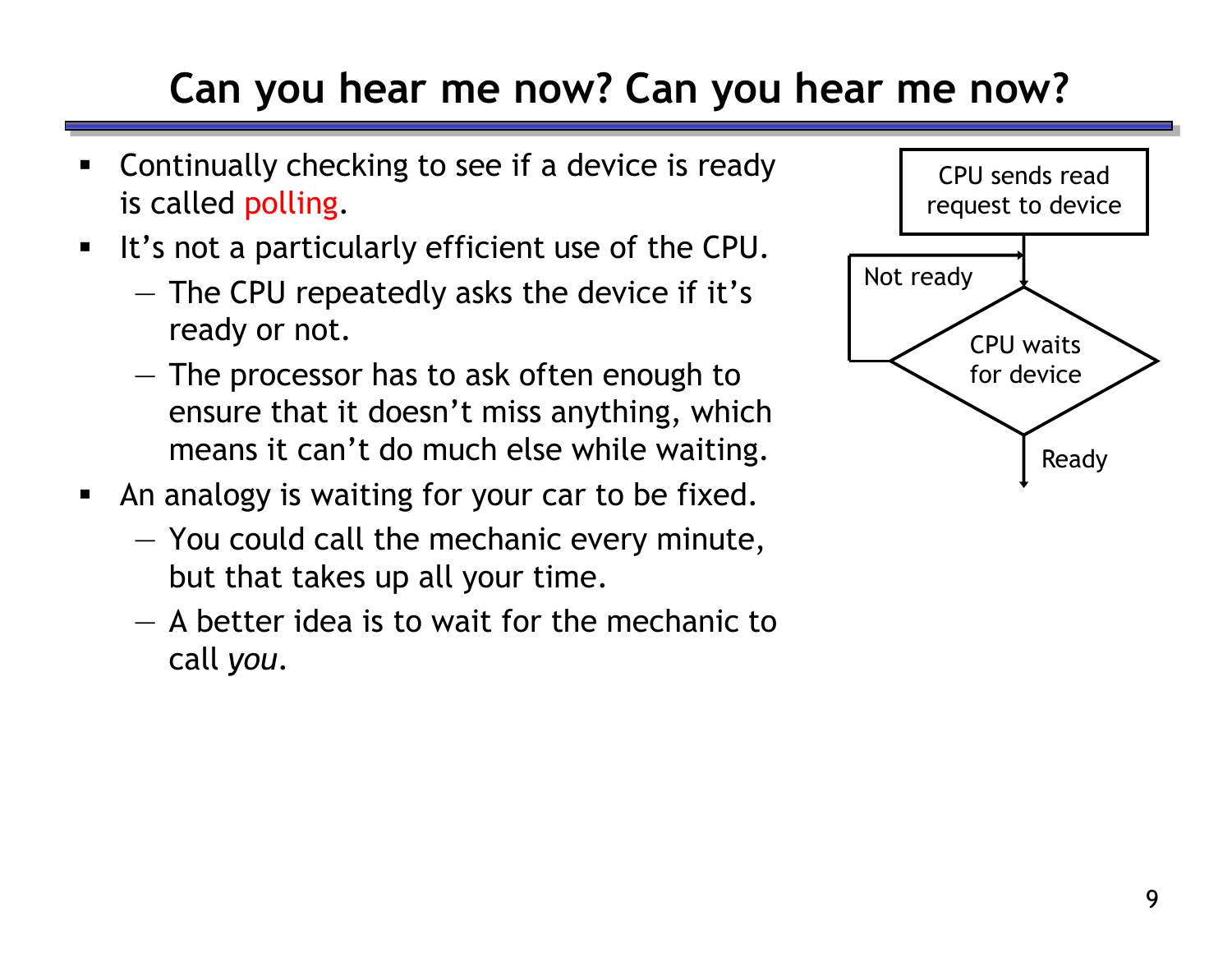#### **Interrupt-driven I/O**

- Interrupt-driven I/O attacks the problem of the processor having to wait for a slow device.
- **Instead of waiting, the CPU continues with other** calculations. The device interrupts the processor when the data is ready.
- **The data transfer steps are still the same as with** programmed I/O, and still occupy the CPU.

![](_page_9_Figure_4.jpeg)

(Flowchart based on Stallings again.)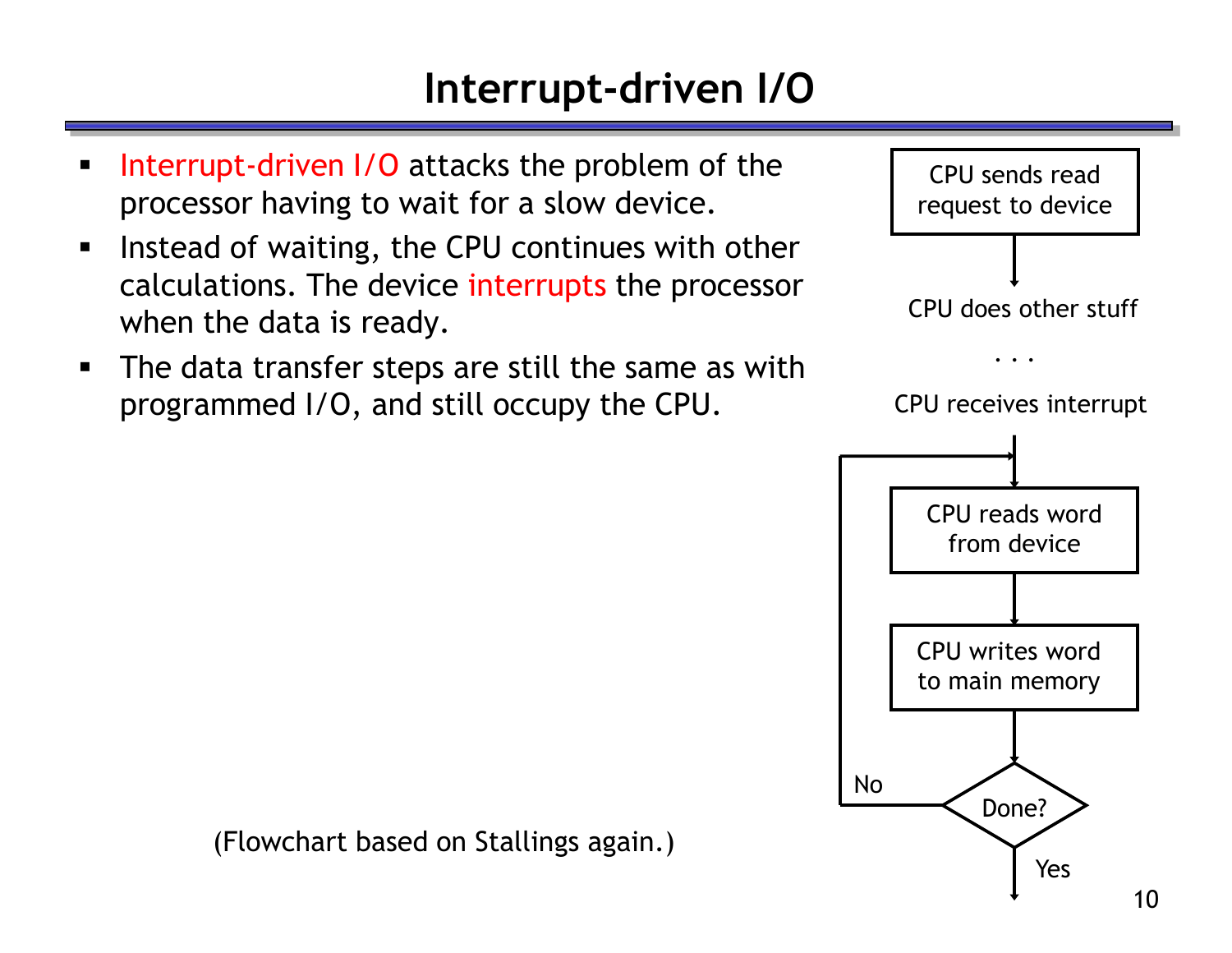#### **Interrupts**

- Interrupts are external events that require the processor's attention.
	- Peripherals and other I/O devices may need attention.
	- Timer interrupts to mark the passage of time.
- **These situations are not errors.** 
	- They happen normally.
	- All interrupts are recoverable:
		- The interrupted program will need to be resumed after the interrupt is handled.
- It is the operating system's responsibility to do the right thing, such as:
	- Save the current state.
	- Find and load the correct data from the hard disk
	- Transfer data to/from the I/O device.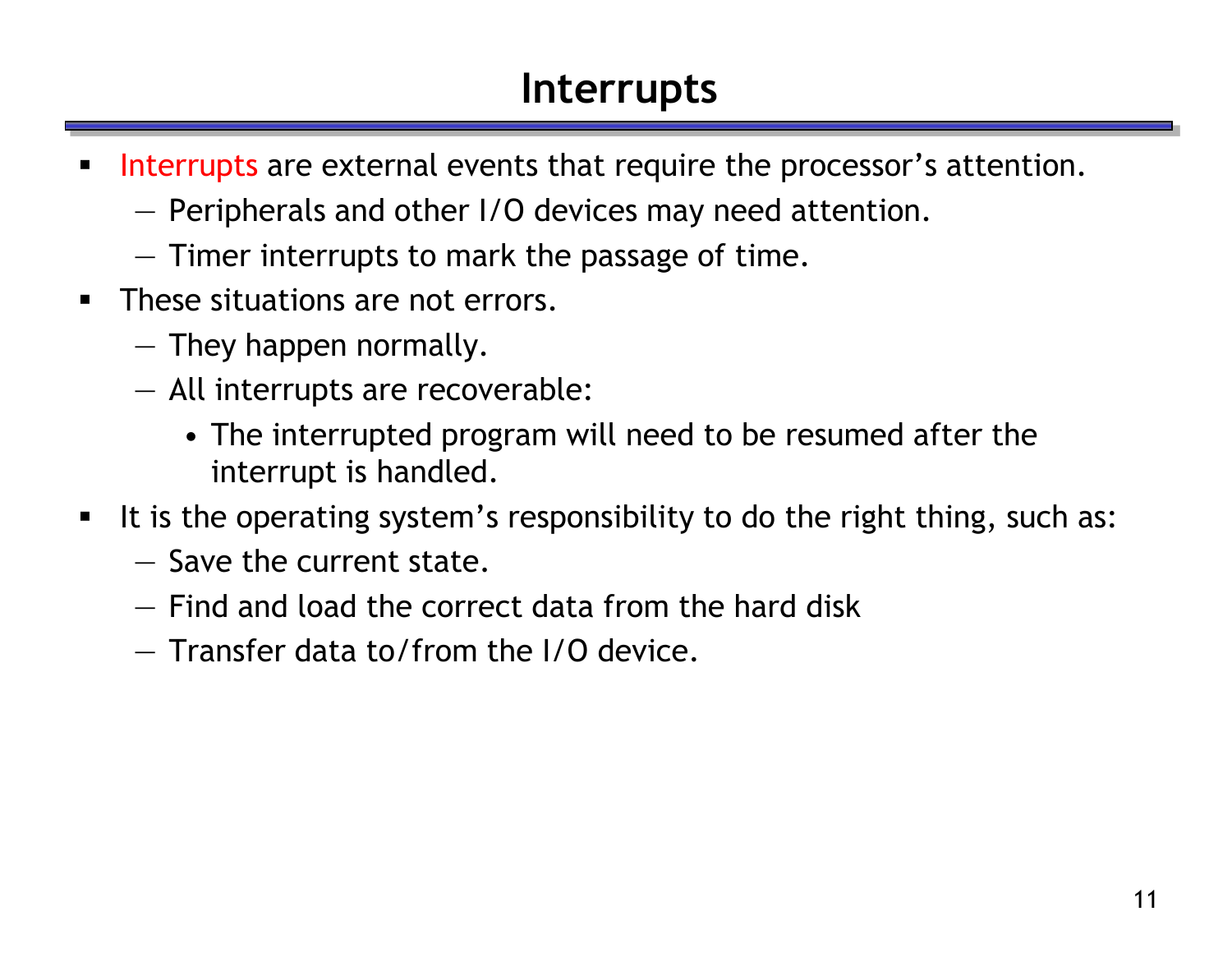#### **Exception handling**

- **Exceptions are typically errors that are detected within the processor.** 
	- The CPU tries to execute an illegal instruction opcode.
	- An arithmetic instruction overflows, or attempts to divide by 0.
	- The a load or store cannot complete because it is accessing a virtual address currently on disk
		- we'll talk about virtual memory later in 232.
- **There are two possible ways of resolving these errors.** 
	- If the error is un-recoverable, the operating system kills the program.
	- Less serious problems can often be fixed by the O/S or the program itself.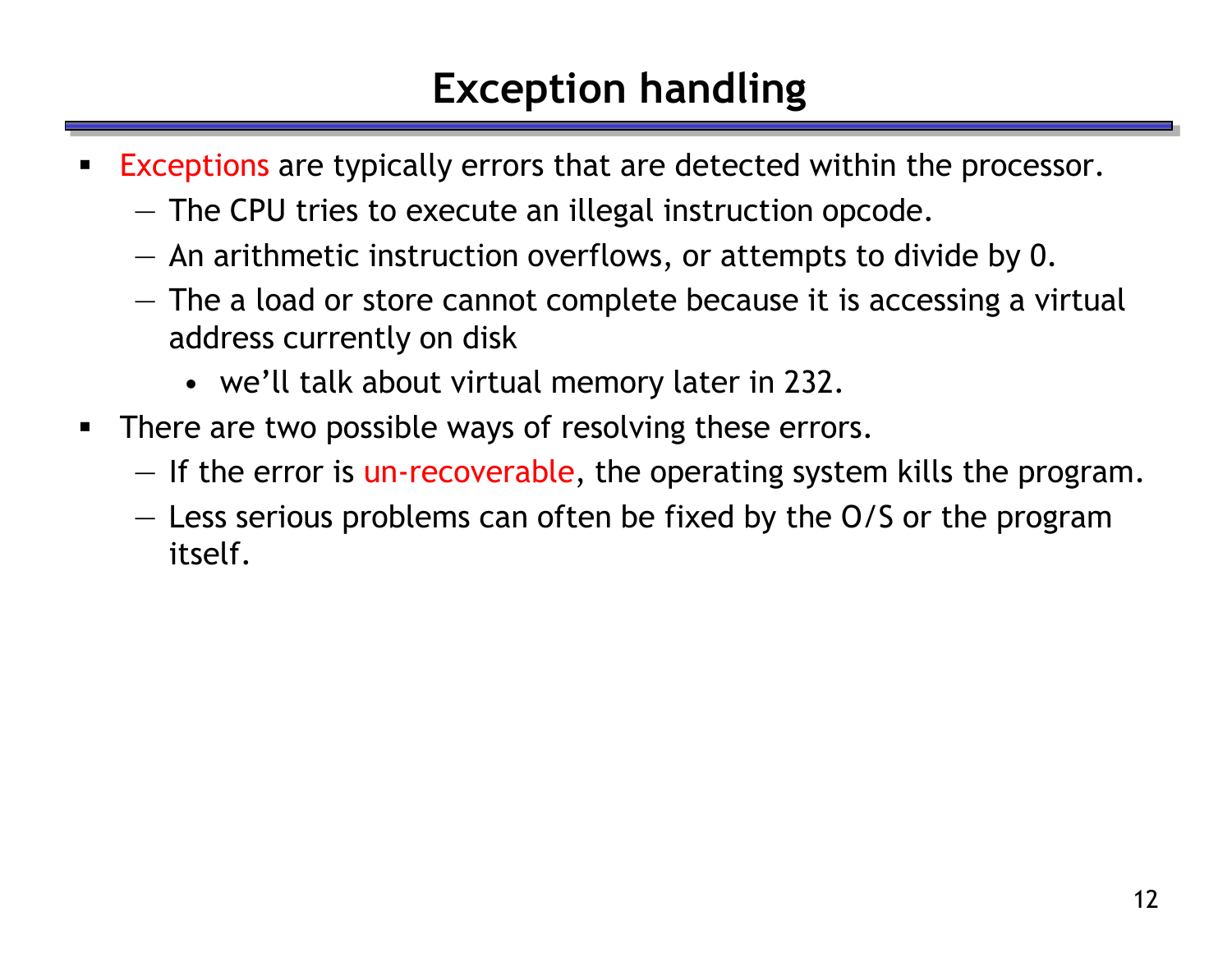## **How interrupts/exceptions are handled**

- For simplicity exceptions and interrupts are handled the same way.
- When an exception/interrupt occurs, we stop execution and transfer control to the operating system, which executes an "exception handler" to decide how it should be processed.
- **The exception handler needs to know two things.** 
	- The cause of the exception (e.g., overflow or illegal opcode).
	- What instruction was executing when the exception occurred. This helps the operating system report the error or resume the program.
- **This is another example of interaction between software and hardware,** as the cause and current instruction must be supplied to the operating system by the processor.

![](_page_12_Picture_7.jpeg)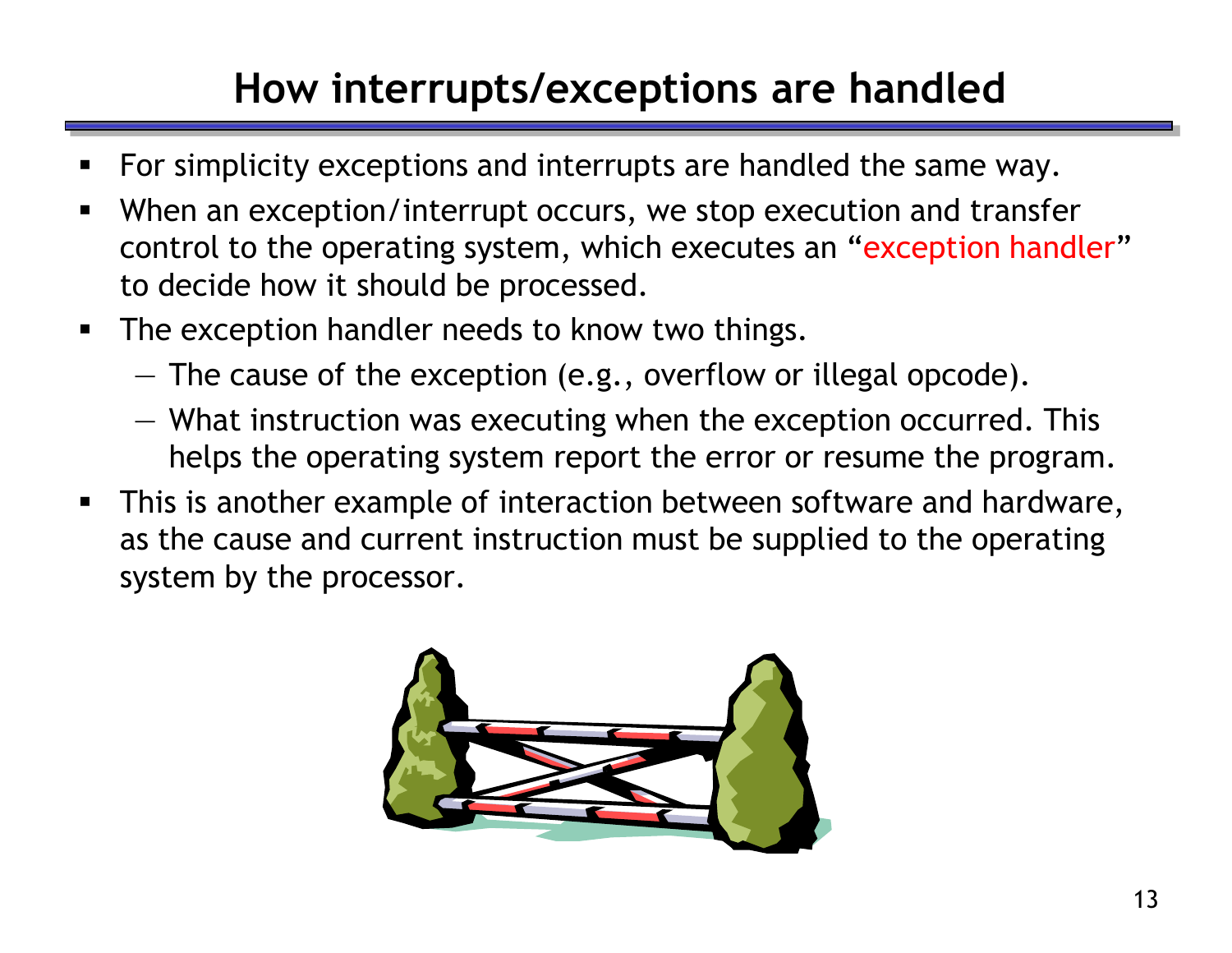## **MIPS Interrupt Programming**

- In order to receive interrupts, the software has to enable them.
	- On a MIPS processor, this is done by writing to the Status register.
		- Interrupts are enabled by setting bit zero.

![](_page_13_Figure_4.jpeg)

- **NIPS** has multiple interrupt levels
	- Interrupts for different levels can be selectively enabled.
	- To receive an interrupt, it's bit in the interrupt mask (bits 8-15 of the Status register) must be set.
		- In the Figure, interrupt level 15 is enabled.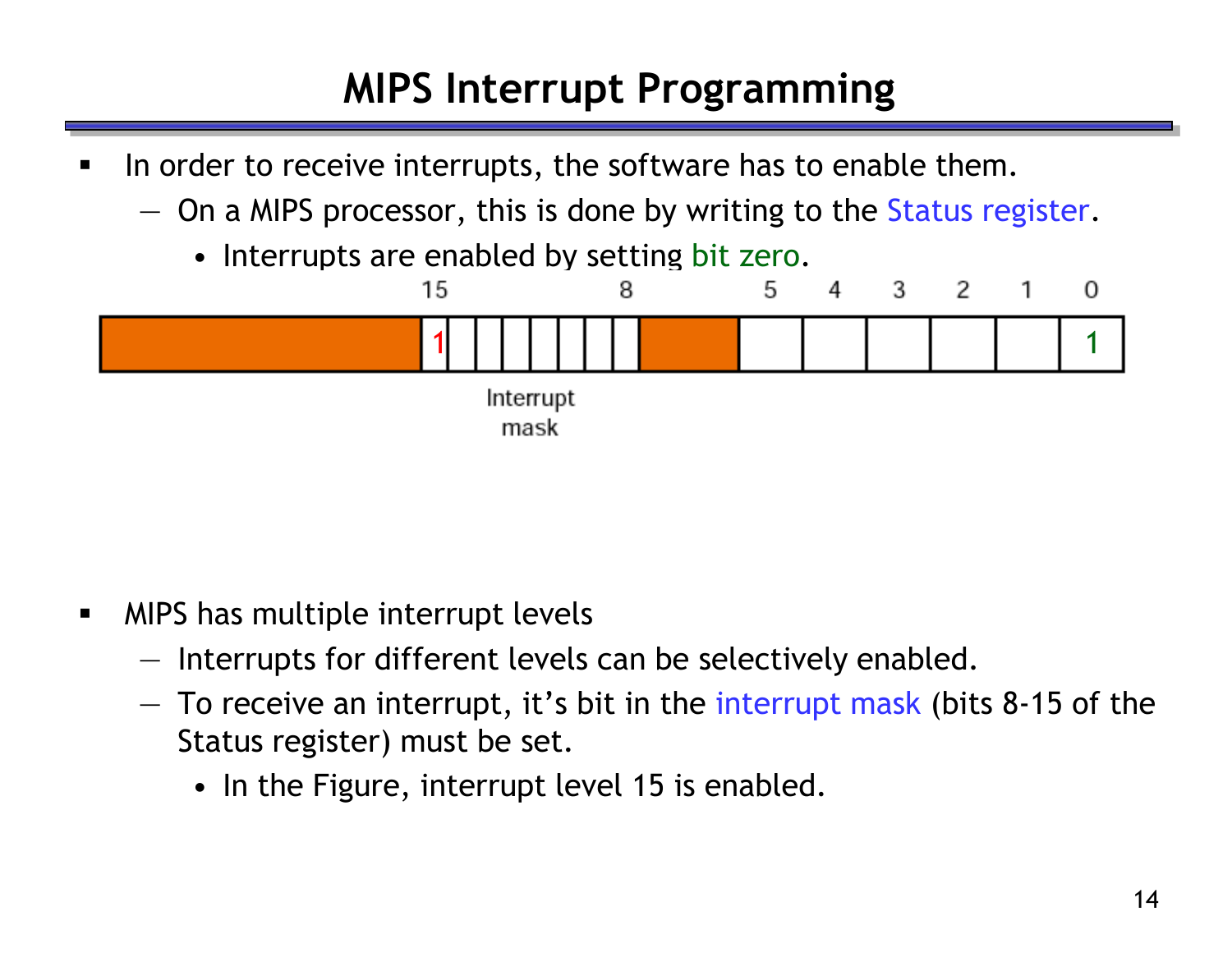## **MIPS Interrupt Programming**

- When an interrupt occurs, the Cause register indicates which one.
	- For an exception, the exception code field holds the exception type.
	- For an interrupt, the exception code field is 0000 and bits will be set for pending interrupts.
		- The register below shows a pending interrupt at level 15

![](_page_14_Figure_5.jpeg)

The exception handler is generally part of the operating system.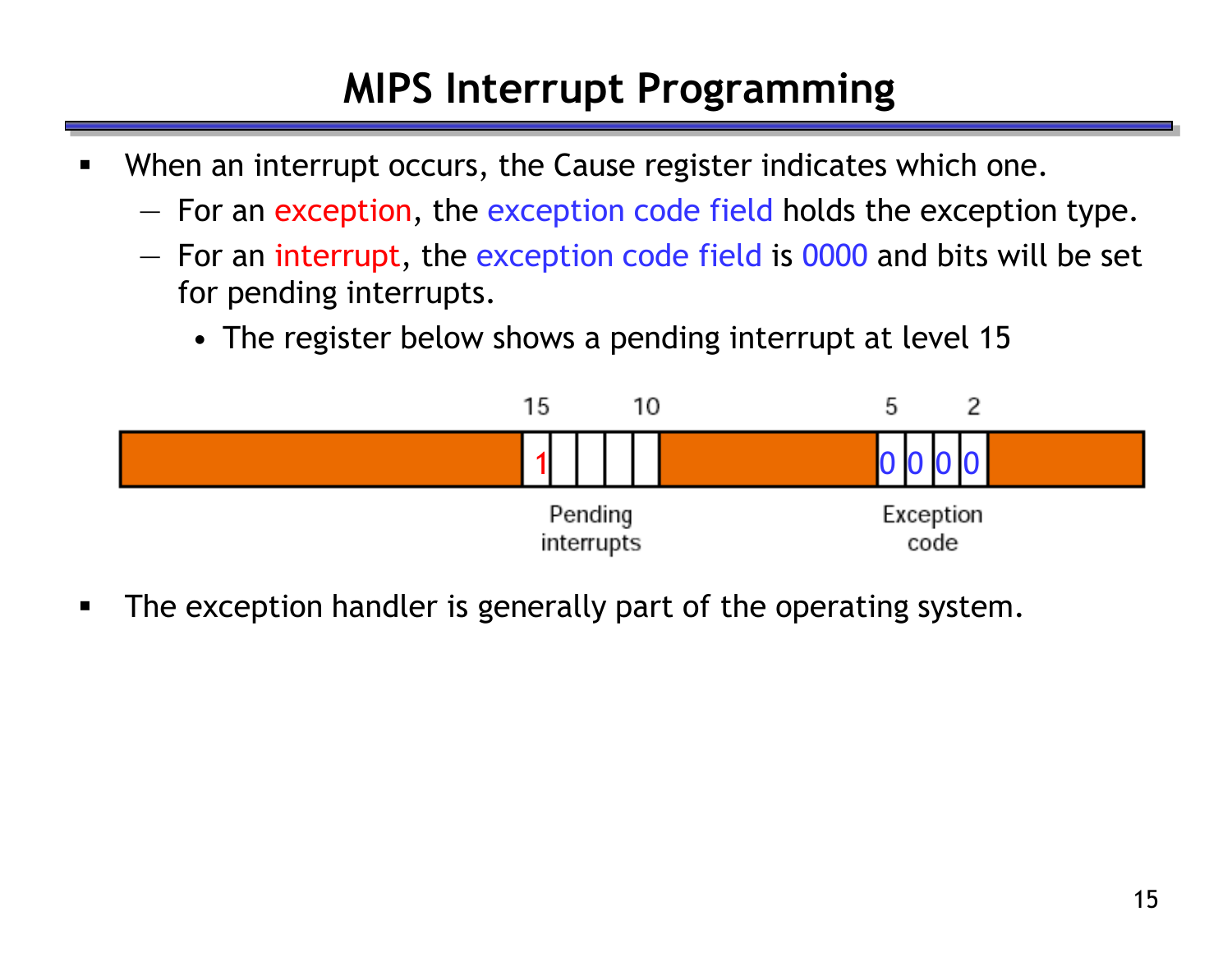- One final method of data transfer is to introduce a direct memory access, or DMA, controller.
- **The DMA controller is a simple processor which does** most of the functions that the CPU would otherwise have to handle.
	- The CPU asks the DMA controller to transfer data between a device and main memory. After that, the CPU can continue with other tasks.
	- The DMA controller issues requests to the right I/O device, waits, and manages the transfers between the device and main memory.
	- Once finished, the DMA controller interrupts the CPU.

![](_page_15_Figure_6.jpeg)

(Flowchart again.)